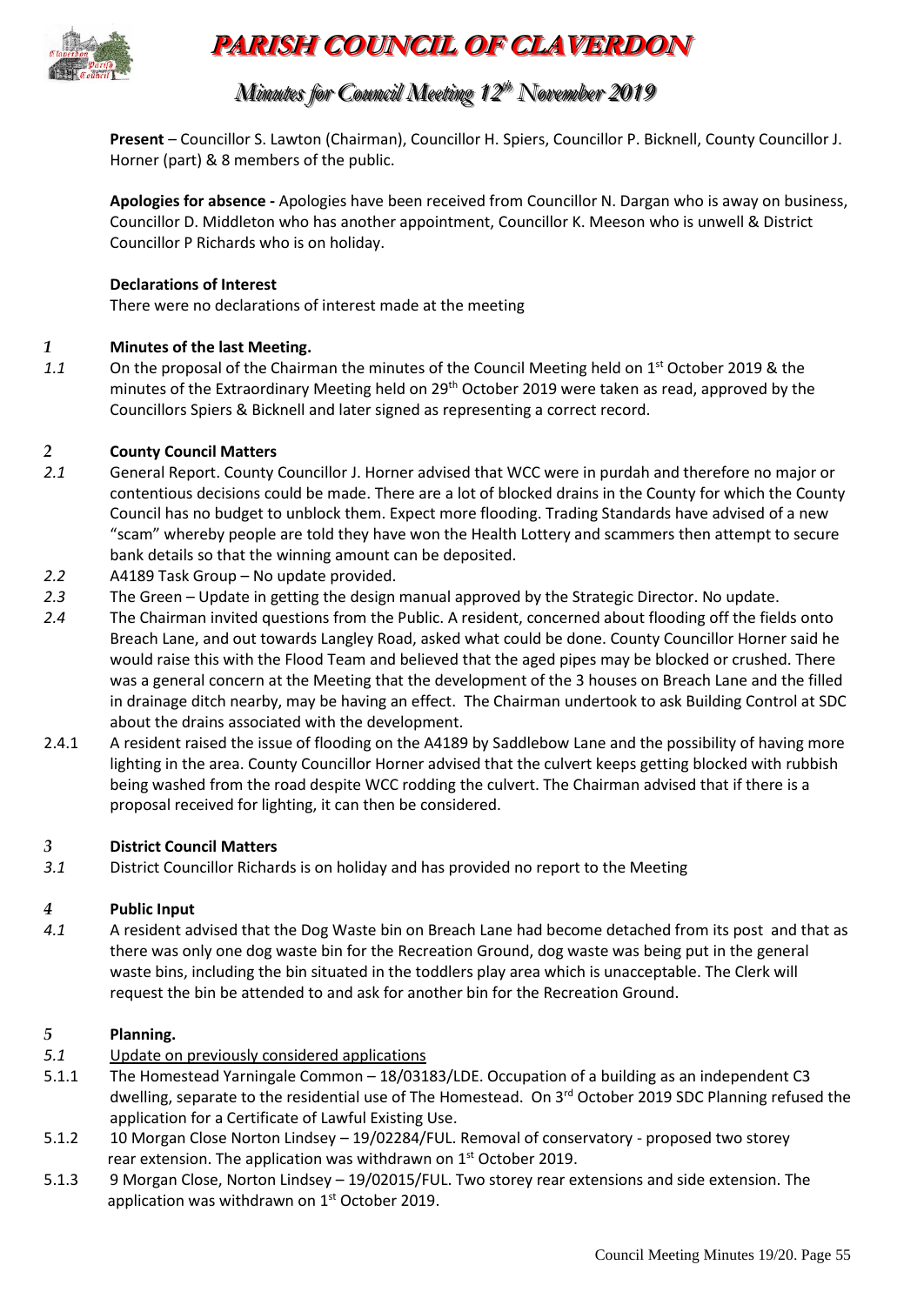# *5.2* Applications Responded to Inter-meeting

- 5.2.1 Cophill Cottage No2 Gannaway 19/02733/FUL. Proposed two storey side extension and formation of new access entrance. After due consideration the Councillors gave a response of "no objection" which was submitted.
- 5.2.2 Brockwood 4 Kington Rise Claverdon 19/02454/FUL. Single storey side and rear extensions, extension of existing garage and new terrace to rear. After due consideration the Councillors, provided a response of "no representation" which was submitted
- 5.2.3 Claverdon Hall Farm, Lye Green Road 19/02890/COUR. Prior approval for the change of use of an agricultural building to a flexible use under Class R of Part 3 of the GDPO 2015 (Class B1 Light Industry or Offices). After due consideration the Councillors, gave a response of "no representation" which was submitted on 28<sup>th</sup> October 2019.
- *5.3* Applications for Discussion at this meeting None received for discussion.

# *5.4* Other Planning Issues

- 5.4.1 Field Off Henley Road between Kington Lane & Glenhurst Farm. The Enforcement Officer has advised that he awaits the Hedge Replacement Order and that the matter remains open until the Order is received.
- 5.4.2 Land off Langley Road, Claverdon 18/01410/FUL. The Parish Council lodged their appeal under reference APP/J3720/W/19/3235805 and await the outcome. The Enforcement Officer has updated the Parish Council following his visit regarding unauthorised earthworks within the boundary of the equestrian paddock and it is likely that a non-material amendment application is to be submitted regarding the change from the approved plan for 19/00931/VARY.

# *6* **Housing in Claverdon**

*6.1* The changes to the draft questionnaire are being discussed with Sarah Brooke-Taylor at WRCC and it is hoped that this will be issued later in November.

# *7* **Policing, CLASP & CASE**

- *7.1* CASE update. Councillor Spiers advised that Langley now have a camera in place. There is a meeting of CASE next week and due to work commitments, Paul Johnson wishes to stand down and Becky Muller is willing to be the Chair. Les Edwards is looking for more volunteers to be involved and will include this in the Paris News
- *7.2* The Warwickshire Police & Crime Commissioner, Philip Seccombe is due to attend the Parish Council meeting set for  $3^{rd}$  December 2019. Councillors had no items that they wished to raise in advance and Councillor Bicknell recommended that the PCC attendance at the next Meeting be placed on Claverdon Matters by a Councillor.

# *8* **Recreation Field**

- 8.1 **ROSPA Play Safety Results of the Safety Inspection Report issued on 22<sup>nd</sup> October 19 had been shared** with Councillors before the Meeting, for their consideration. Councillors agreed following a review of the recommendations of the report to remove all items from the Junior Play Area.
- *8.2* Pavilion extension & refurbishment. Update awaited on the proposed render options and related costs to change the external elevation treatment from UPVC sheeting to a render to improve sustainability if hit by a ball.
- 8.2.1 Update on progress of build at pavilion. The Chairman advised that progress on the pavilion had been set back by rain and there had been mention that a solution would be to have the pavilion extension in a timber frame construction and not block work. When asked by a resident, the Chairman thought that it would probably not lead to a cost reduction. Councillor Spiers advised that the Contractor had had some tools stolen from site. Councillors hoped that this had been reported to Police.
- 8.2.2 Play Area at Recreation Ground. The Clerk issued the draft tender document to Councillors prior to the Meeting. After due consideration the Chairman proposed acceptance of the tender document and this was seconded by Councillor Spiers & Councillor Bicknell.

# *9* **Footpaths /Bridlepaths**

- *9.1* Footpath off Breach Lane**. S**trimming/maintenance required. Clerk to contact the Landowner.
- *9.2* The Chairman thanked those involved for volunteering to clear one of the footpaths that leads across from Yarningale Common to Hercules Lane.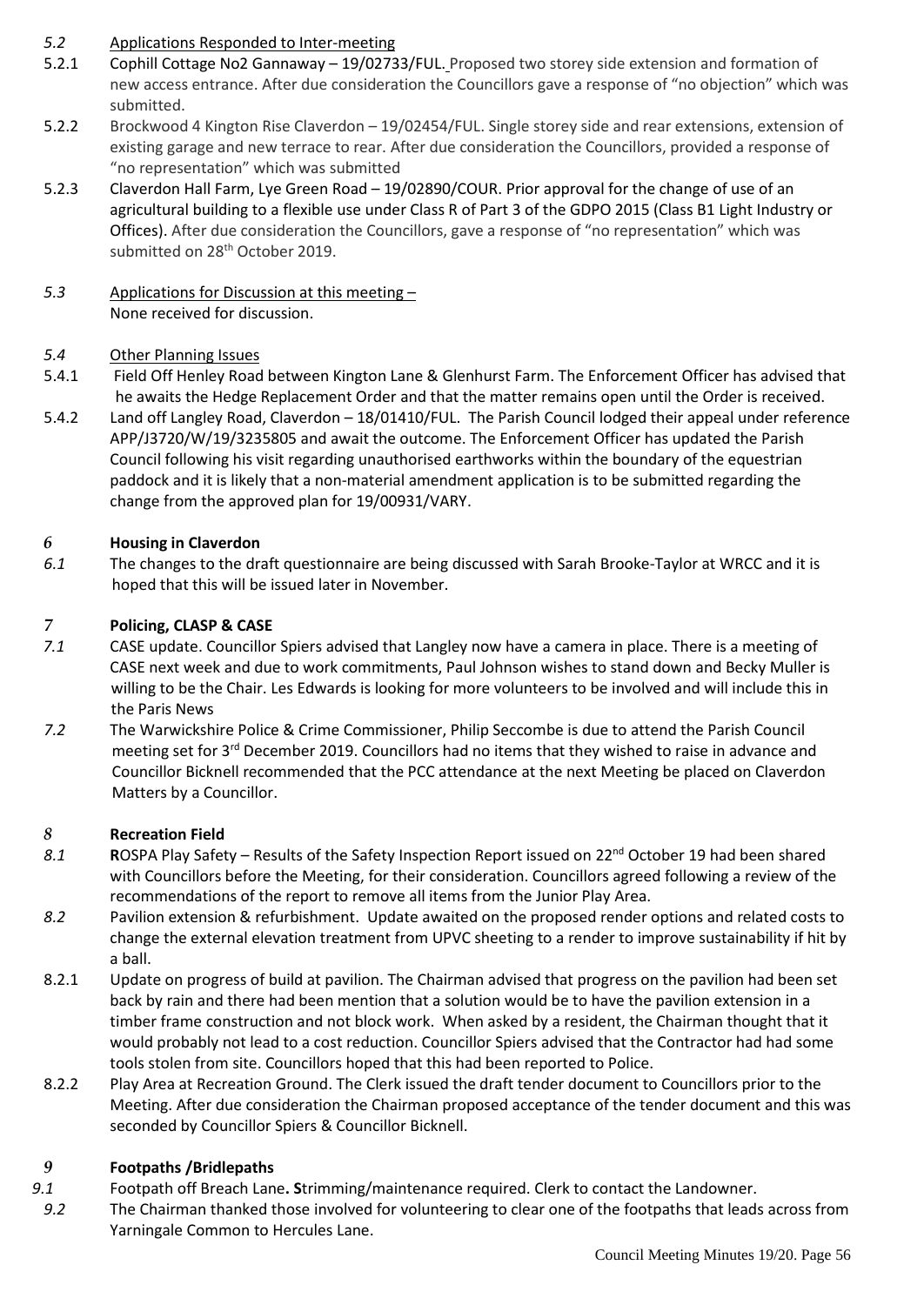- *9.3* Yarningale Common the footpath that borders the Homestead field. The Parish Council is grateful to the owner of the Homestead who have said that they will cut back the overgrowth to make this passable.
- *9.4* Hercules Lane this has been reported to the Rights of Way team at WCC who are responsible for the bridleway. The Rights of Way team will not refund the Parish Council for any work done as they use a volunteer work force to do the work. However, despite having a job reference number, WCC Rights of Way team cannot even confirm that the work has been communicated to the Volunteers. Councillors present requested the Clerk obtain a quote to get the work done and make it accessible.
- *9.5* The Boys Club Field. –Andrew Entwistle of George F White advised the Clerk that he hoped that documents would be issued shortly which, if agreed, would allow the school to continue to use the field but no one else. The Chairman advised there was now no prospect in receiving a response from UK Youth to the proposal made in letter sent by the Parish Council in January 2019 and proposed that the Parish Council seek legal advice on what can be done over usage of the field. Councillor Spiers & Councillor Bicknell agreed, and the Clerk will provide the necessary information to Moore & Tibbits.

# *10* **Yarningale Common**

- 10.1 At the Extraordinary Meeting held on 29<sup>th</sup> October 19, the Parish Council agreed that a separate bank account was necessary to manage the funds from WCC for the Biodiversity Offset Agreement. The draft proposed letter to the Bank was considered and upon approval by Councillors was signed by the 2 cheque signatories.
- *10.2* With the increasing number of residents showing interest in the Biodiversity Management Plan & eager to be involved in the works, the Clerk will produce a "short form" plan for distribution and details will be placed in the Parish News.
- *10.3* Pond 1 County Councillor Horner has passed the request for assistance from WCC to address how pollutants draining into the pond can be rectified, to the relevant Department and the Clerk will follow this up.
- *10.4* The Management Agreement requires the Parish Council to appoint an Ecological advisor to provide support and advice on the Plan. Following discussion, the Chairman proposed, based upon the excellent work done by David Cole and knowledge held, that Warwick County Council Ecology Department be appointed as advisor to the Parish Council. Councillors Spiers & Bicknell supported the appointment.
- *10.5* Councillors advised that they had received various communications from a resident on Yarningale Common who, in general, objected to the plan. Councillors will consider their response and instruct The Clerk accordingly.

# *11* **Dorothea Mitchell Hall**

*11.1* Councillor Spiers advised that the Hall finances looked sound at present, and that the organisation providing the quote for the replacement curtains, including the stage curtains, had been slow and this was the reason for the delay. As the only heating for the Meeting was a small electric heater, Councillor Spiers undertook to check that there was no problem with the boiler. Councillors Spiers has received a complaint about the state of certain of the verges from a resident but confirmed it is a DM Hall matter which she was dealing with, and not a Parish Council matter.

# *12* **Neighbourhood Plan & General Other matters including any arising from Earlier Meetings and not already covered.**

# *12.1* Neighbourhood Plan

The Neighbourhood Plan was adopted following the Referendum on 24<sup>th</sup> October 2019 and following some minor amendments approved by the Senior Policy Planner at SDC, the Neighbourhood Plan is for final sign off by SDC on 16th December 2019.

- *12.2* Claverdon K6 Telephone Kiosk. Listed Structure. The Duty Desk at SDC Planning advised that a Pre Application to the Listing Officer was required if the Parish Council wished to know whether the Kiosk can be moved. Councillors considered the pre- application cost of £350.00 and decided that the spend was inappropriate. Councillors debated the location of the telephone kiosk and agreed that it was in the wrong location to do anything with it, other than basic maintenance.
- *12.3* Stakeholder Consultation Green Garden Waste due by 19th November 19. Stratford-on-Avon District Council is proposing to introduce an annual charge of £40 (per wheeled bin or equivalent sacks) for the garden waste service from 1 June 2020.Additional bins/sacks will be charged at the same rate. Following discussion between the Councillors and input from the public, the Clerk is to respond to the Consultation highlighting the following points made and objecting to the proposed charge –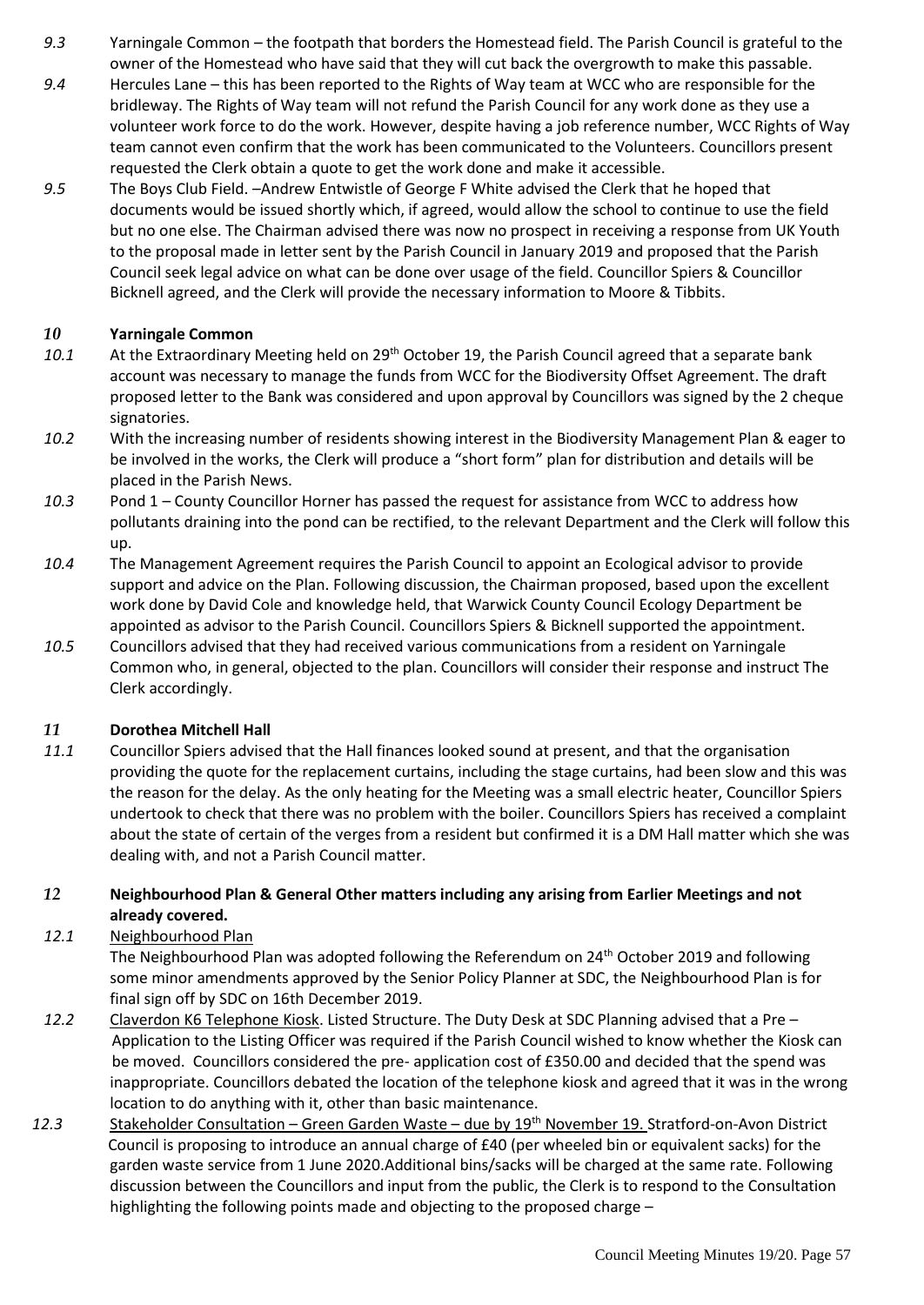The cost of administering and monitoring the service will be prohibitive and therefore it would be better to place a few pence onto the Council Tax (if necessary) and continue to provide the service to all.

The proposal will encourage fly tipping, more bonfires, and more trips to the tip

Based on the above, how does the proposed new process accord with SDC's Climate Change agenda and policy making?

The black bins will be polluted with garden waste

The security of the tagged bins is not clear

Waste may be placed in Green Bins of paying residents by others – there is no security once the bin is placed external to the building.

12.4 The Parish Council had received a request from Claverdon Cricket Club to allow the Warwickshire Third Team to use the Recreation Ground again for the forthcoming season. Councillors considered the request and on the proposal of the Chairman, agreed that permission would be granted, but agreed that all Sports teams needed to sign an Agreement with the Parish Council over how the new pavilion would be treated and looked after by those who used it. Councillors requested a proposed draft agreement to be raised for their consideration and discussion with the Sports teams.

### **13.0 Post Received -**

**13.02**

# **Meeting 12 November 2019 - Correspondence**

# **13.01 Email from County Councillor J. Horner re. food waste bins**

County Councillor J. Horner advised that SDC is not able to pick up food waste from the grey caddies he distributed at the last Parish Council Meeting and that food waste should go into the green bins for disposal.

# **Email from County Councillor J. Horner issuing a copy of a letter between Philip Seccombe & Councillor Peter Cornford of Henley in Arden**

The letter is dated 24th September and responds to Councillor Cornford asking whether the Police would support Parish Councils investing in average speed cameras. The response does not support the request on the basis that the approach would be haphazard, have uncertain governance and administrative support and variations in technical specification and reliability.

# **13.03 Alcester Police North SNT. Weekly Report. 6th October 2019**

Burglary. Kington Lane, Claverdon. Outside containers broken into and items stolen including a transformer, saw and cash. Between 1st & 2<sup>nd</sup> October

# **13.04 Email from Craig Bourne - Contracts Manager SDC advising of Consultation on Green Bins**

The email advises there is a consultation on the continuing collection of green bin waste by SDC and the intention to make an annual charge of £40 per annum per household for Green Bin collection commencing June 2020. **The consultation period closes 19 Nov 2019**

# **13.05 Alcester Police North SNT. Weekly Report. 20th & 27th October 2019**

There were no reported incidents in Claverdon for either week. The email advises details of Operation Snap and advice for fireworks.

#### **13.06 Email from Stratford District Council (SDC) of 1/11/19 re. Cabinet Consult on Introducing chargeable green waste service**

The email advises that SDC Cabinet met on 7th October and approved a proposal to begin consultation on introducing a chargeable green waste service commencing 1/6/2020 for £40 per annum on an "opt-in" basis. The consultation will be available on the SDC website until Tuesday 19th November for comments at -

<https://www.stratford.gov.uk/gardenwasteconsultation>

# **13.07 Email received from the Chairman of Warwickshire Pride**

The Clerk responded advising that the matter to which you refer was reviewed with the Monitoring Officer at Stratford District Council (SDC) at the time, as Claverdon Parish Councillors accord with the same Code of Conduct as SDC. It was confirmed by the Monitoring Officer that as the comments made by Simon Lawton were in a personal capacity with no reference to his position as a Parish Councillor, or mention of the Parish Council, then the Code of Conduct does not apply and there is nothing for the Parish Council to provide a response to. The Parish Council understand that Simon Lawton is in communication personally with Warwickshire Pride in respect of an apology.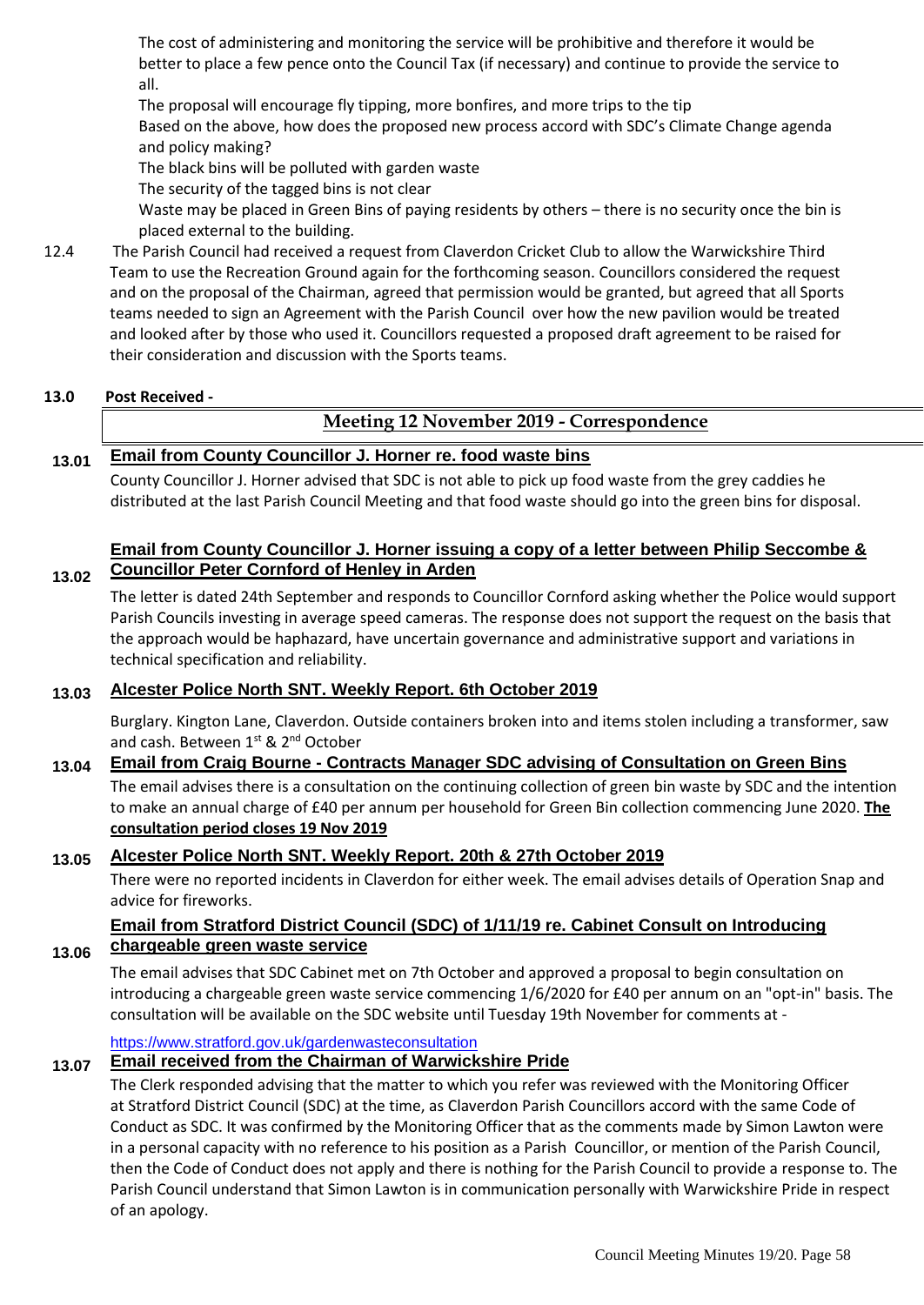# **John Crossling - WALC. Email 5th November - Recommended practice on Local Authority**

#### **13.08 Publicity**

Instructions issued on the Code of Practice on Local Authority publicity during purdah from 6th Nov 2019 to 12th Dec 2019.

# **13.09 Emails from CWS Broadband**

Notice advising the post codes where upgrades have been completed to provide fibre broadband and the process to see whether you can get the new fibre broadband

The Chairman confirmed that he had apologised to Warwickshire Pride and was sorry for his Facebook posting and the distress & inconvenience it had caused.